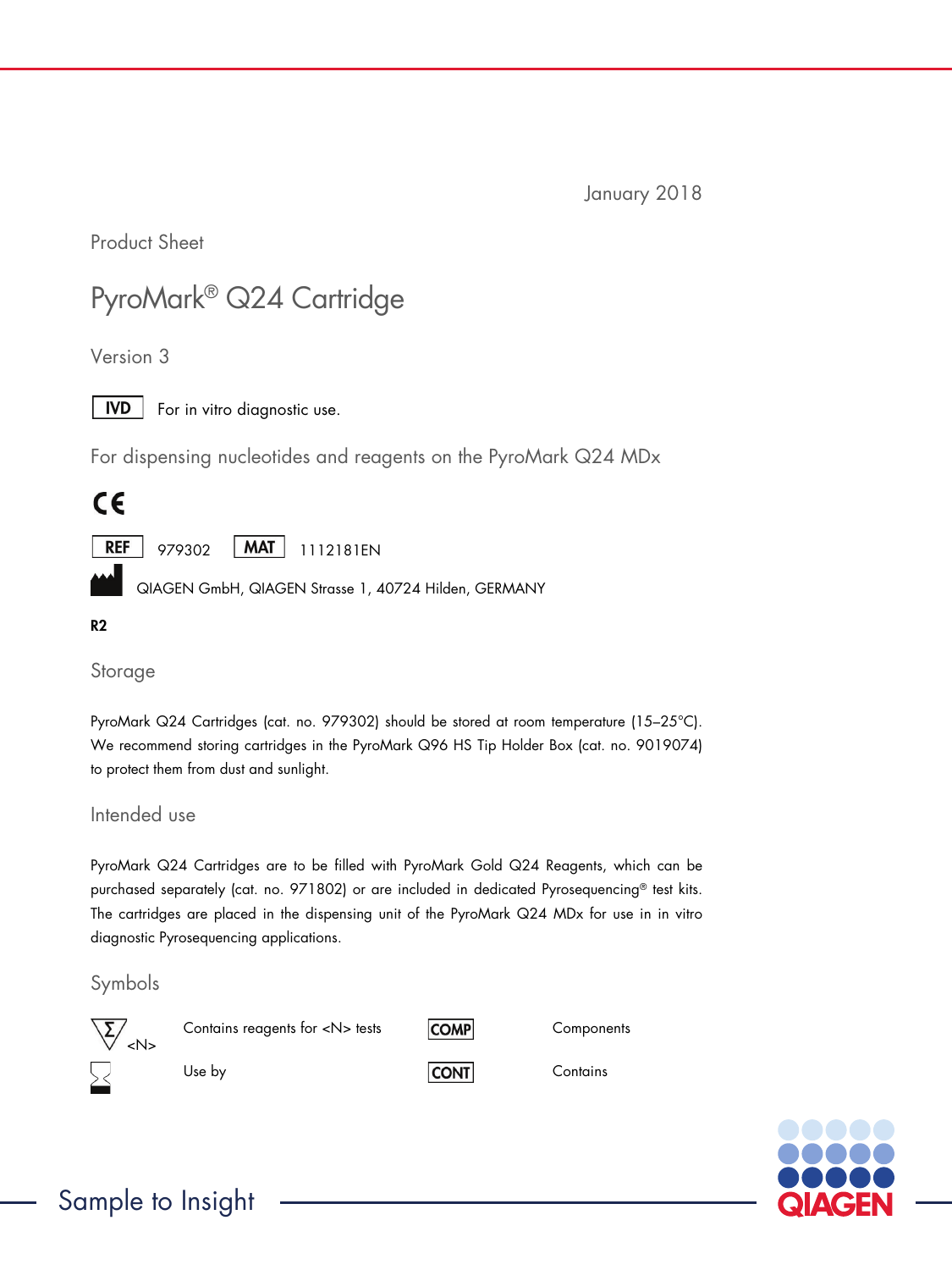

#### Product use limitations

This product is to be used only by personnel specially instructed and trained in in vitro diagnostics and on the PyroMark Q24 MDx system. All operations must be performed according to PyroMark Q24 MDx system instructions, as provided through dialog messages appearing on the screen of the PyroMark Q24 MDx, the associated user manuals, handbooks, and technical support from QIAGEN, and within the limits set by the technical specifications. Materials for sample preparation before Pyrosequencing analysis are not included in the product. The product is intended solely for use on the PyroMark Q24 MDx system. Strict compliance with the instrument user manual and this product sheet is required for optimal results. Attention should be paid to expiration dates and storage conditions printed on the box and labels of all components. Do not use expired or incorrectly stored components. Results from the PyroMark Q24 MDx system must be interpreted within the context of all relevant clinical and laboratory findings.

#### Quality control

In accordance with QIAGEN's ISO-certified Quality Management System, each lot of PyroMark Q24 Cartridges is tested against predetermined specifications to ensure consistent quality.

#### Safety information

When working with chemicals, always wear a suitable lab coat, disposable gloves, and protective goggles. For more information, please consult the appropriate safety data sheets (SDSs). These are available online in convenient and compact PDF format at www.qiagen.com/safety where you can find, view, and print the SDS for each QIAGEN kit and kit component.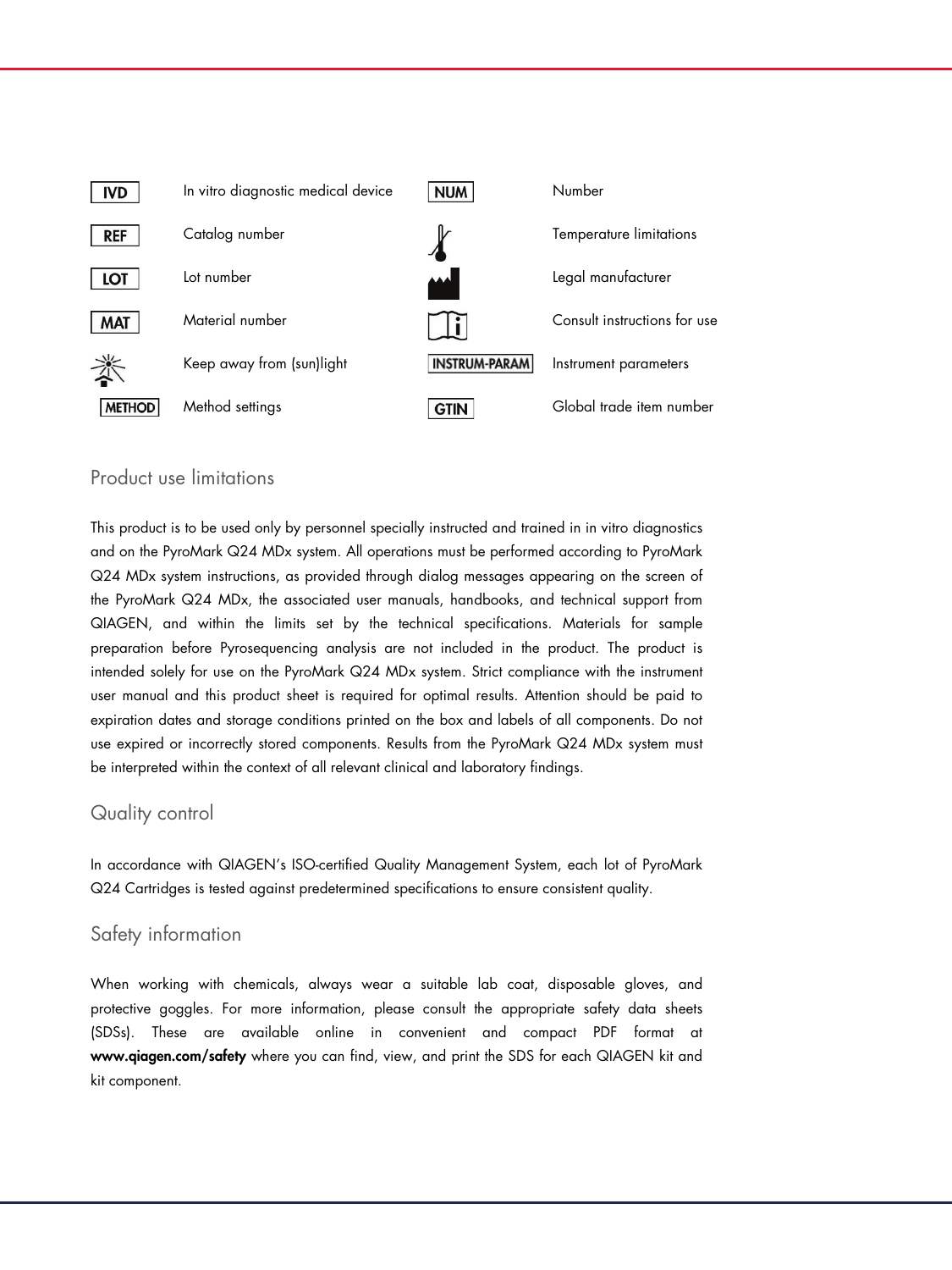

WARNING Sharp needles (W1) Do not touch the needles at the bottom of the reagent cartridge.

#### Important points before starting

- PyroMark Q24 Cartridges must be handled with care to avoid personal injury and damage to the needles.
- Handled correctly, a PyroMark Q24 Cartridge retains accuracy for a total of 30 runs.
- For protection, PyroMark Q24 Cartridges are shipped with needles capped. Remove the cap before using the cartridge for the first time. We do not recommend recapping the needles since replacing and removing the cap may damage the needles.
- We recommend cleaning the cartridge before using it for the first time, and also if it has not been used in 4 weeks or longer, to remove any particles that may have accumulated.

## Filling the PyroMark Q24 Cartridge

- 1. Allow the reagents and the cartridge to reach ambient temperature (20-25°C).
- 2. Reconstitute the enzyme and substrate mixtures as described in the *PyroMark Gold Q24 Reagents Handbook*.
- 3. Place the PyroMark Q24 Cartridge with the label facing you.
- 4. Pipet the reagents into the PyroMark Q24 Cartridge according to Figure 1. Make sure that no air bubbles are transferred from the pipet to the cartridge.



Figure 1. Illustration of the PyroMark Q24 Cartridge seen from above. Add enzyme mixture (E), substrate mixture (S), and nucleotides (A, T, C, G) according to the volume information given in the Pre Run information report, found in the "Tools" menu at run setup.

#### Starting a Pyrosequencing run

1. Choose the instrument method that corresponds to the cartridge to be used. See Section 5.2.4 "Managing instrument methods" of the *PyroMark Q24 MDx User Manual* for detailed instructions.

Note: The method number printed on the cartridge label corresponds to specific method settings provided at www.qiagen.com/PyroMarkInstrumentMethods/Q24MDx.

2. Before placing the filled reagent cartridge into the PyroMark Q24 MDx instrument, make sure that there is no liquid on the outside of the needles since this will result in an incorrect volume of reagent being dispensed.